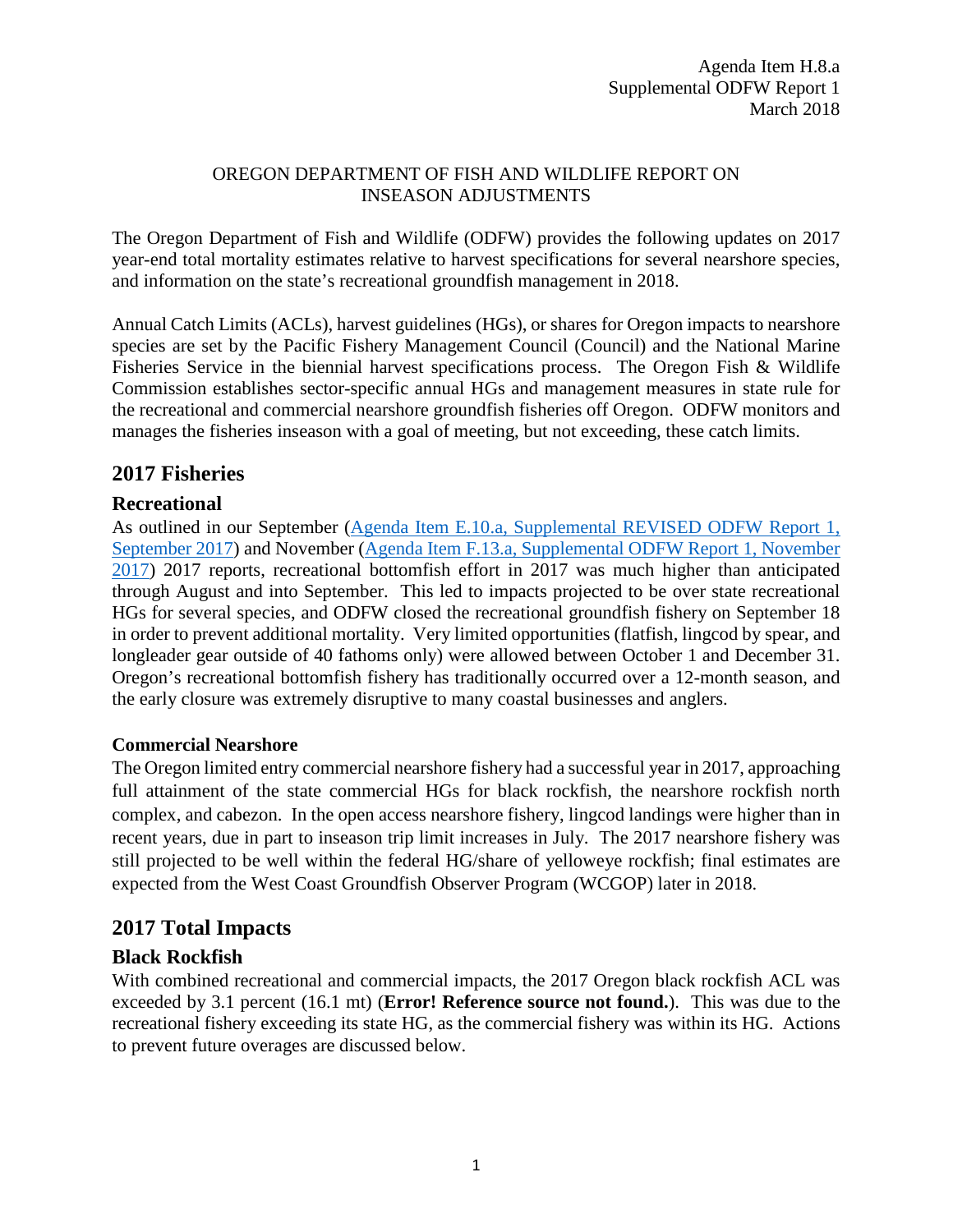| Year      | <b>Commercial</b><br>Landings | <b>Commercial</b><br><b>Discard</b><br>Mortality $b/$ | <b>Rec. Impacts</b><br>$(landings +$<br>discard<br>mortality) | <b>Total</b><br><b>Mortality</b> | HG (2013-2016)<br>or ACL $(2017)^{d/2}$ | <b>OFL</b> |
|-----------|-------------------------------|-------------------------------------------------------|---------------------------------------------------------------|----------------------------------|-----------------------------------------|------------|
| 2013      | 106.4                         | 1.6                                                   | 329.4                                                         | 437.3                            | 580                                     | <b>NA</b>  |
| 2014      | 122.5                         | 1.8                                                   | 363.3                                                         | 487.6                            | 580                                     | <b>NA</b>  |
| 2015      | 121.3                         | 1.8                                                   | 476.6                                                         | 599.7                            | 580                                     | <b>NA</b>  |
| 2016      | 105.2                         | 1.6                                                   | 430.9                                                         | 537.6                            | 580                                     | <b>NA</b>  |
| $2017$ a/ | 124.0                         | 1.9                                                   | 417.3 $\degree$                                               | 543.1                            | 527                                     | 577        |

Table 1. Oregon black rockfish impacts (in mt) by sector, Total Mortality, ACL, and OFL, by year (2013-2017).

a/ Preliminary projection. Final estimates to be provided by WCGOP in late summer 2018.

b/ Nearshore model estimate based on WCGOP observed hauls; not an official WCGOP estimate.

c/ Represents 4.3% over the black rockfish state recreational HG set by the OFWC.

d/ Prior to 2017, the federal Oregon black rockfish limit was an HG, as part of an ACL shared with California.

#### **Cabezon**

The 2017 Oregon cabezon ACL (47 mt) was exceeded by 5.1 mt (11 percent) and the OFL (49 mt) was exceeded by 3.1 mt (6.3 percent) [\(Table 2\)](#page-1-0). This was primarily due to the unexpected recreational overage (estimated recreational impacts were 133 percent of the state recreational HG, whereas commercial impacts were within the commercial HG). However, it was compounded by a significant and unprecedented surge in commercial landings in mid- and late December. December commercial cabezon landings, which are often trace amounts in the tenths of a metric ton, were more than 12 times higher than average in 2017, and more than three times higher than peak summer month catches. This uptick may have been due to unusual factors including a delayed commercial crab season start and exceptionally favorable weather and ocean conditions.

| Year      | <b>Commercial</b><br>Landings | <b>Commercial</b><br><b>Discard</b><br>Mortality $b/$ | <b>Rec. Impacts</b><br>$\lambda$ (landings +<br>discard mortality) | <b>Total</b><br><b>Mortality</b> | <b>ACL</b> | <b>OFL</b> |
|-----------|-------------------------------|-------------------------------------------------------|--------------------------------------------------------------------|----------------------------------|------------|------------|
| 2013      | 19.8                          | 0.8                                                   | 13.8                                                               | 34.4                             | 47.0       | 49.0       |
| 2014      | 15.4                          | 0.9                                                   | 10.5                                                               | 26.8                             | 47.0       | 49.0       |
| 2015      | 16.3                          | 2.3                                                   | 11.7                                                               | 30.3                             | 47.0       | 49.0       |
| 2016      | 15.9                          | 1.2                                                   | 12.8                                                               | 29.9                             | 47.0       | 49.0       |
| $2017$ a/ | 28.5                          | 1.3                                                   | $22.3$ c/                                                          | 52.1                             | 47.0       | 49.0       |

<span id="page-1-0"></span>Table 2. Oregon cabezon impacts (in mt) by sector, total mortality, ACL, and OFL by year, 2013-2017.

a/ Preliminary projection. Final estimates to be provided by WCGOP in late summer 2018.

b/ Nearshore model estimate based on WCGOP observed hauls; not an official WCGOP estimate.

c/ Represents 33% over the cabezon state recreational HG set by the OFWC.

A review of recent catch history and the 2009 stock assessment, which informed harvest specifications through 2020, suggests that there is little conservation concern associated with the 2017 overage. The assessment found the stock to be at 52 percent depletion, and included 12-year forward projections of yield and depletion. These projections assumed that the full OFL would be caught in each year, under the base case catch scenario. From 2009 through 2017, this would have resulted in cumulative total mortality of 441 mt, with the depletion level gradually coming down to the target reference point of 40 percent at the end of 2017.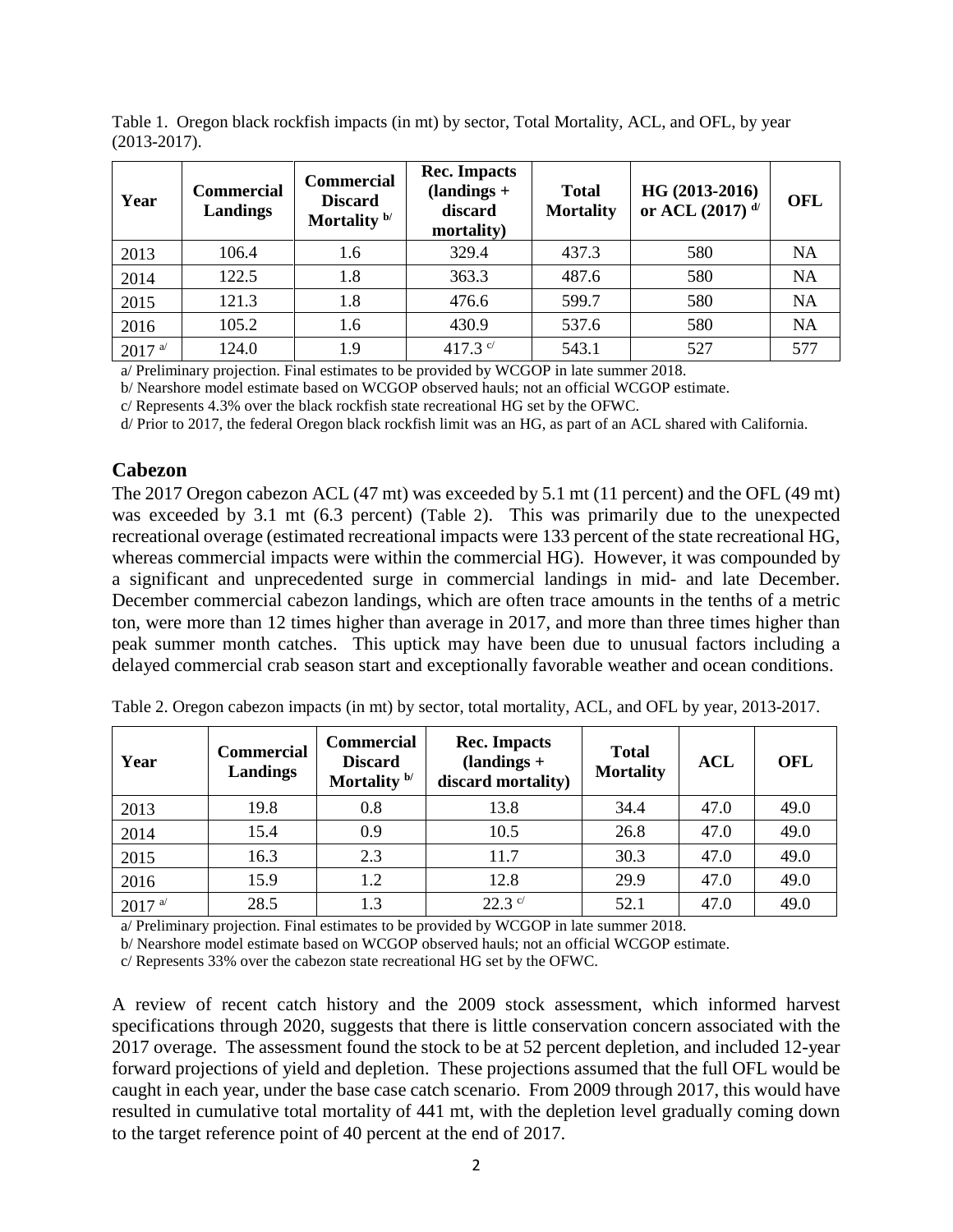However, actual cabezon catches in Oregon over this time period have been much lower, totaling 346.1 mt (cumulative), which is closer to the alternative low-catch scenario in the 2009 assessment's decision table [\(Figure 1\)](#page-2-0). This has left 94.9 mt more biomass in the water than was anticipated by the 2009 assessment, despite the 5.1 mt ACL overage in 2017. In theory, this would put the stock at a higher depletion level today than 40 percent; for reference, under the low-catch scenario, depletion was projected to be 54 percent at the end of 2017.



<span id="page-2-0"></span>Figure 1. Theoretical and actual cumulative removals of Oregon cabezon from 2009 through 2017: 1) assumed in the 2009 assessment base case projections (black); 2) actual removals (grey); and 3) assumed removals in the alternative low catch stream scenario in the 2009 assessment decision table (dashed).

ODFW notes the age of the last Oregon cabezon assessment and the fact that uncertainty in projections likely increases with time. We support consideration of cabezon for assessment in 2019 under H.4, Initial Stock Assessment Plan. We also note that a multi-year approach for stock status determination has gained recent attention at national and regional levels. ODFW agrees that this may be an improved method for evaluating fishery dynamics and conservation risks compared to the current single-year approach, and look forward to future discussion of its potential application on the west coast.

Although there may not be a conservation concern with the overage, ODFW acknowledges that our inseason management of the recreational groundfish fishery was not successful in keeping impacts under harvest specifications in 2017. Many in Oregon's recreational fishing community have characterized the circumstances of the 2017 fishery as a rare "perfect storm"; however, given the variability in recreational fishery dynamics and environmental conditions, similarly high effort could occur again. We recognize our responsibility to the resource, the public, and our partners in the Council process to ensure that our management is effective in meeting conservation mandates and providing for stable fisheries. Improvements are described below.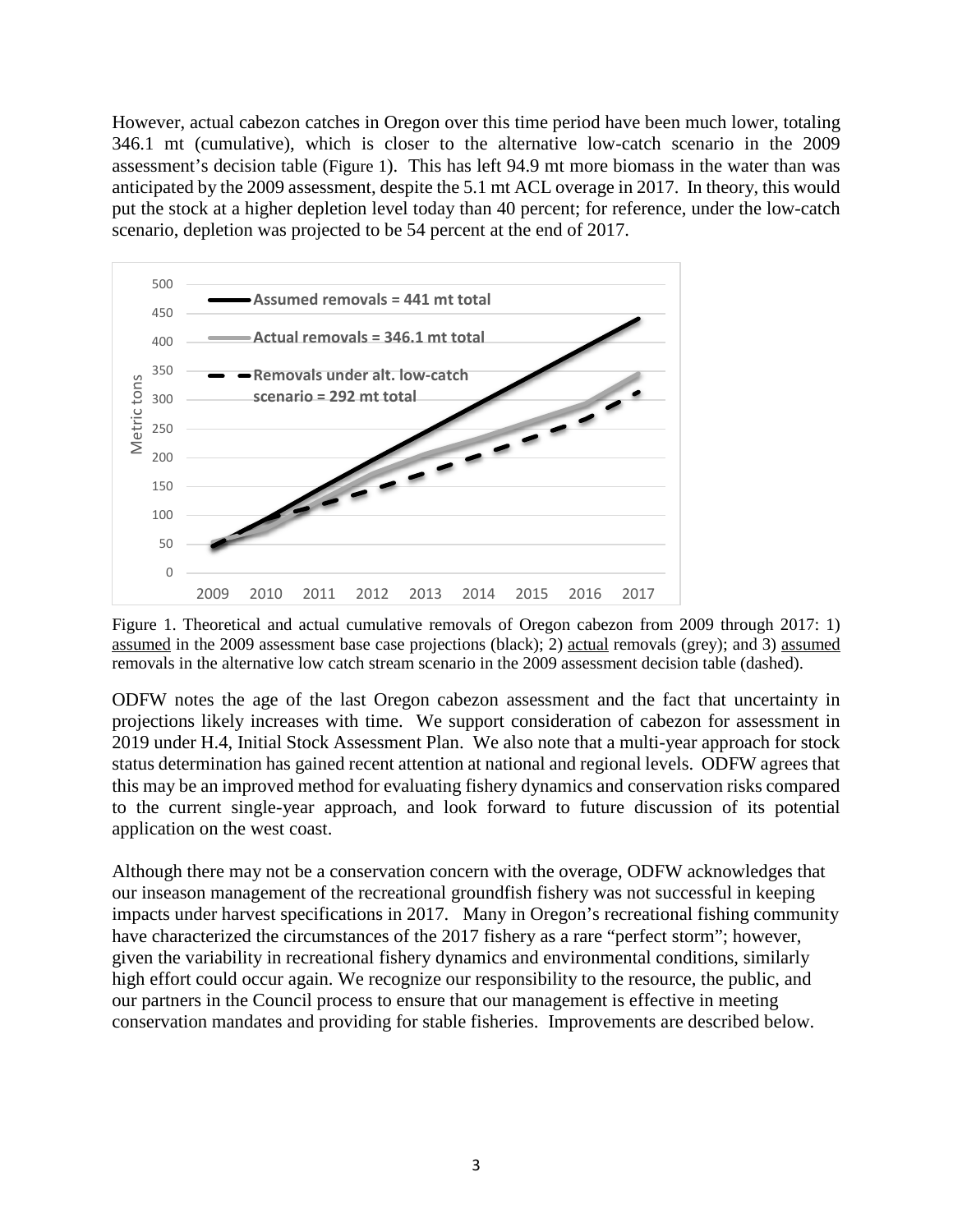# **2018 Fisheries**

#### **Recreational**

Several noteworthy changes have been made to state rules and procedures for the recreational groundfish fishery in 2018 that are expected to reduce impacts to stocks and prevent exceeding catch limits. These measures include:

1. The Oregon Fish and Wildlife Commission adopted new HGs based on the federal harvest specifications for 2018, and lowered the marine fish daily bag limit from seven to five fish.

Black rockfish, which is the primary target species in Oregon's recreational groundfish fishery, is now also a major constraint on this fishery. After public input on the trade-offs between season duration and bag limits, a full-year season goal was maintained for 2018. The five fish bag does not eliminate the risk of approaching the recreational HG for black rockfish or other species before the end of the year, which would trigger inseason restrictions and/or early closure by state action. This depends heavily on effort levels in this fishery in 2018.

- 2. ODFW revised our projection models to use only the high 2017 effort levels (resulting in higher projections than the previous model, which used a 3-year average) and to better represent the uncertainty and wide range of potential impacts. The updated model emphasizes risk and supports more conservative preseason and inseason management.
- 3. Data processing and catch estimation/projection procedures have been modified to enable quicker detection of high catches and more responsive inseason management. In 2017, preliminary monthly catch estimates and projections were available for use by ODFW fishery managers monthly, approximately 10 days after the end of each month. Results will be available to state fishery managers at more frequent intervals in 2018.
- 4. ODFW has committed to consulting with its public Sportfishing Advisory Committee at least monthly, and biweekly if needed during the summer. This can help provide early warning of high effort or unforeseen circumstances sooner than sampling data would show.

In addition to the lower daily bag limit for the traditional bottomfish fishery in 2018, the new midwater offshore ("longleader") rockfish fishery may relieve some pressure on nearshore species such as black rockfish, cabezon, and minor nearshore rockfish. To encourage participation in this fishery, the OFWC established a separate bag limit of 10 fish, for eight select species only (yellowtail, widow, canary, greenstriped, redstripe, bocaccio, chilipepper, and silvergray rockfish). Anglers must fish outside of the 40 fathom line, and may not retain lingcod, flatfish, or any other groundfish species. Longleader trips may not be combined with a traditional bottomfish trip or a halibut trip. This fishery began in 2018 on January 1, and federal authorization allowing fishing outside of the 40 fathom line with longleader gear during the April-September period is anticipated prior to April 1 (effectively making it a year-round opportunity).

#### **Commercial Nearshore**

For 2018, commercial nearshore fishery impacts are projected to be within all of the state commercial HGs and the federal HGs/shares of canary rockfish and yelloweye rockfish. The OFWC sets bimonthly trip limits for the state limited entry commercial nearshore fishery, and